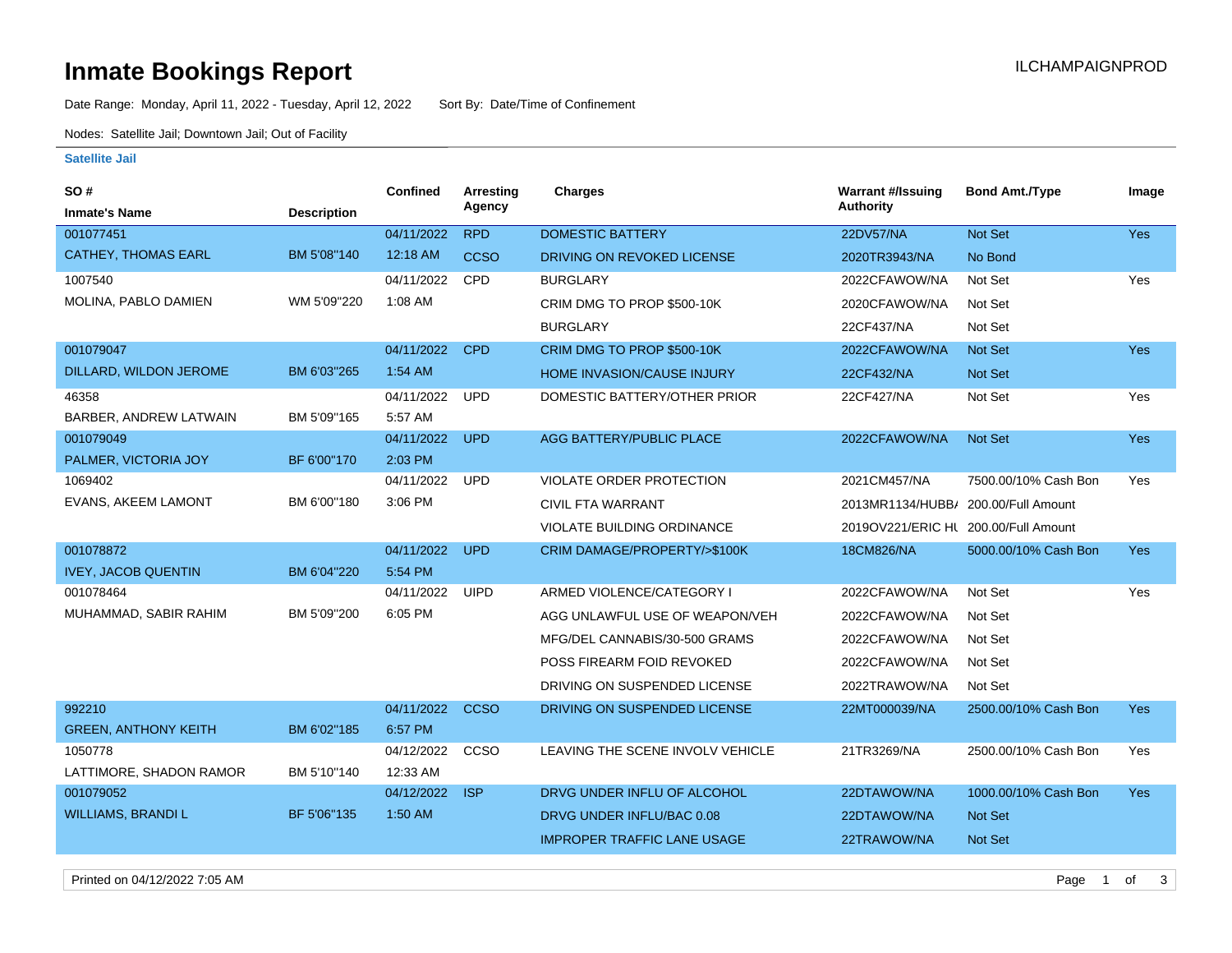# **Inmate Bookings Report Installation ILCHAMPAIGNPROD**

Date Range: Monday, April 11, 2022 - Tuesday, April 12, 2022 Sort By: Date/Time of Confinement

Nodes: Satellite Jail; Downtown Jail; Out of Facility

#### **Satellite Jail**

|                                           | <b>Confined</b> | Arresting  | <b>Charges</b>                     | Warrant #/Issuing | <b>Bond Amt./Type</b> | Image      |
|-------------------------------------------|-----------------|------------|------------------------------------|-------------------|-----------------------|------------|
| <b>Description</b>                        |                 |            |                                    |                   |                       |            |
|                                           | 04/12/2022      | <b>UPD</b> | <b>AGGRAVATED BATTERY</b>          | 22CFAWOW/NA       | Not Set               | <b>No</b>  |
| BM 5'11"200                               | $2:56$ AM       |            |                                    |                   |                       |            |
|                                           | 04/12/2022      | <b>CPD</b> | RESIST/OBSTRUCTING A PEACE OFFICER | 22CFAWOW/NA       | Not Set               | No         |
| FENDERSON, NICHOLLETTE EARLIN BM 5'02"145 | $3:22$ AM       |            | AGG BATTERY/PEACE OFFICER          | 22CFAWOW/NA       | Not Set               |            |
|                                           |                 |            | DOMESTIC BATTERY                   | 22CFAWOW/NA       | Not Set               |            |
|                                           | 04/12/2022      |            | DRVG UNDER INFLU OF ALCOHOL        | 22DTAWOW/NA       | 1000.00/10% Cash Bon  | <b>Yes</b> |
| BF 5'01"180                               | $4:55$ AM       |            | <b>FAIL TO REDUCE SPEED</b>        | 22TRAWOW/NA       | Not Set               |            |
|                                           |                 |            | DRVG UNDER INFLU/BAC 0.08          | 22DTAWOW/NA       | Not Set               |            |
|                                           |                 |            | Agency<br><b>AISP</b>              |                   | Authority             |            |

**Total Satellite J14**